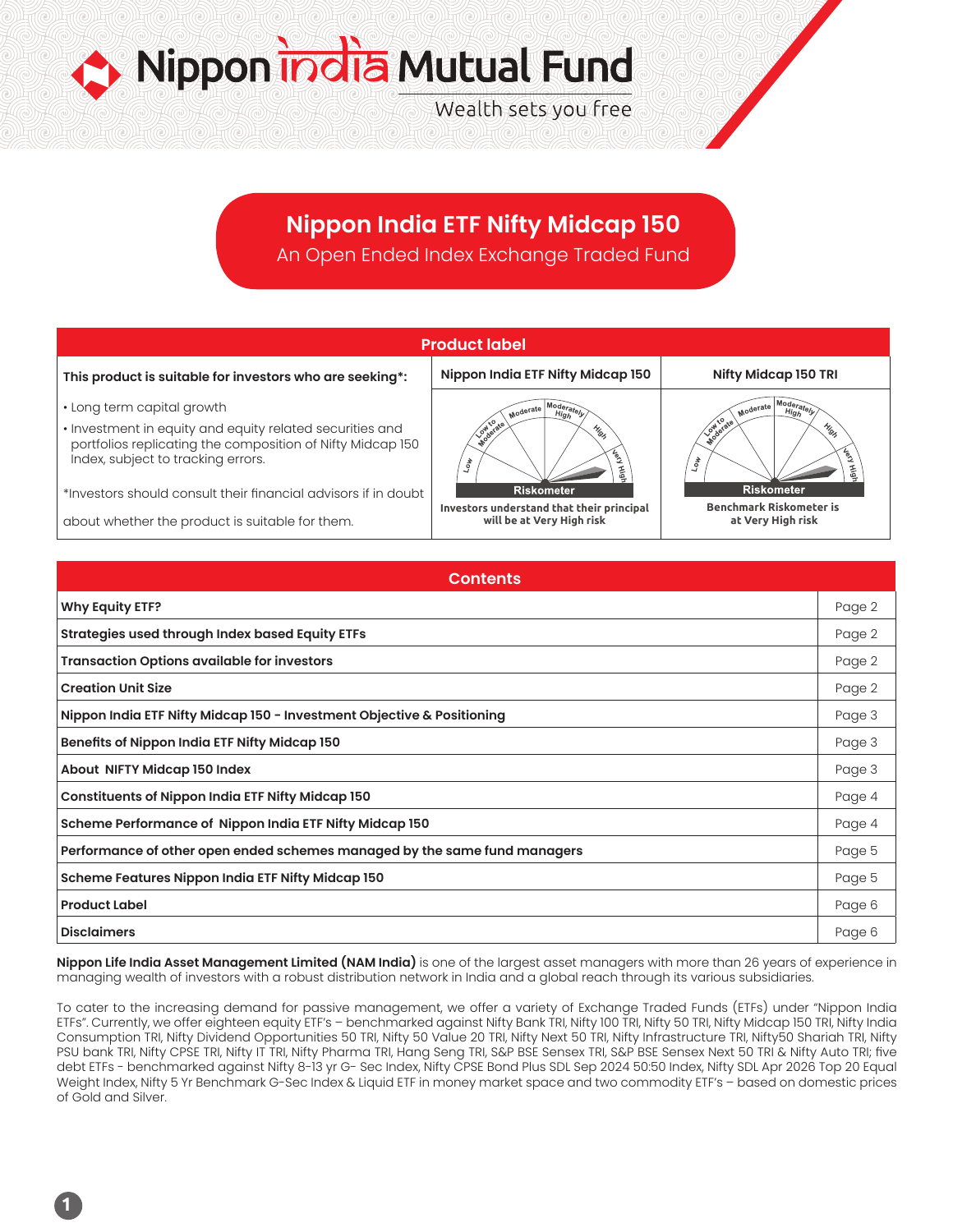### **Why Equity ETF?**

- **Ease of transaction -** Can be easily bought / sold like any other stock on the exchange through terminals spread across the country
- **Ease of Liquidity -** Can be bought / sold anytime during market hours (subject to availability of buyer/seller) at prices prevailing in the market. Thus, investor transacts at real-time prices.
- **Low Cost -** Generally less expensive than investing in multiple individual securities.

#### **Other Special Features**

- Instant diversification through exposure to a large number of stocks by purchasing as low as 1 unit
- Buying / selling at close to live price and not end-of-day, also ability to put limit orders
- Authorised Participants / Large investors can buy in creation unit size directly from the AMC at Live Prices unit creation unit sizes

### **Strategies used through Index based Equity ETFs**

- **Liquidity Management -** ETFs can be used for a given percentage of each asset class to provide a liquidity buffer across the asset allocation
- Portfolio Completion ETFs allow investors to gain exposure to an asset class that is under-represented in the asset allocation
- Cash Equitization ETFs assist in remaining fully invested into equity as per the allocation model, while maintaining liquidity, thus minimizing the cash drag effect on the portfolio
- **Portfolio Transitions –** Since ETFs are passive funds, they may help to maintain market exposure while there are changes in sector/ stock allocations in a portfolio, hence avoids the risk of missing any market movement

### **Transaction Options available for investors**

| <b>Subscription</b>                                               | <b>Process</b>                            | <b>Features</b>                                                                                                                                                                                                                                           |
|-------------------------------------------------------------------|-------------------------------------------|-----------------------------------------------------------------------------------------------------------------------------------------------------------------------------------------------------------------------------------------------------------|
| <b>Through Stock Exchange</b>                                     | Online Terminal / Stock Broker            | Can trade as less as I Unit<br>Funding to be done on T+1<br>$\bullet$<br>Unit credit on T+2<br>$\bullet$<br>Transaction on Exchange traded price<br>$\bullet$<br>No paperwork<br>$\bullet$<br>Transaction on order matching and<br>availability of quotes |
| <b>Through AMC</b> (Authorized Participants &<br>Large Investors) | Transaction form with requisite documents | Can transact in multiples of creation<br>$\bullet$<br>unit size<br>Transaction in exchange of Portfolio<br>$\bullet$<br>deposit & Cash Component                                                                                                          |
| Redemption                                                        | <b>Process</b>                            | <b>Features</b>                                                                                                                                                                                                                                           |
| <b>Through Stock Exchange</b>                                     | Online terminal / Stock Broker            | Can trade as less as I Unit<br>$\bullet$<br>Units taken on T+1<br>$\bullet$<br>Amount credited T+2                                                                                                                                                        |
| <b>Through AMC</b> (Authorized Participants &<br>Large Investors) | <b>Redemption Request</b>                 | Can trade in multiples of creation unit<br>$\bullet$<br>size<br>Transaction in exchange of Portfolio<br>deposit & Cash Component                                                                                                                          |

### **Creation Unit Size**

Creation Unit size is the minimum denomination of unit that can be directly purchased/redeemed from AMC

| <b>Tradable Unit</b>                               | Composition                               | <b>Creation Unit Size</b>                               | NAV Value $(Rs.)^*$ | <b>Approx. Basket Value</b><br>$(Rs.)^*$ |
|----------------------------------------------------|-------------------------------------------|---------------------------------------------------------|---------------------|------------------------------------------|
| 1 Unit Nippon India<br><b>ETF Nifty Midcap 150</b> | $\sim$ 1/100 of Nifty Midcap 150<br>Index | 35,000 units of Nippon<br>India ETF Nifty Midcap<br>150 | 113.6044            | 3,976,154                                |

\*Data as of 29th April, 2022 taken as reference value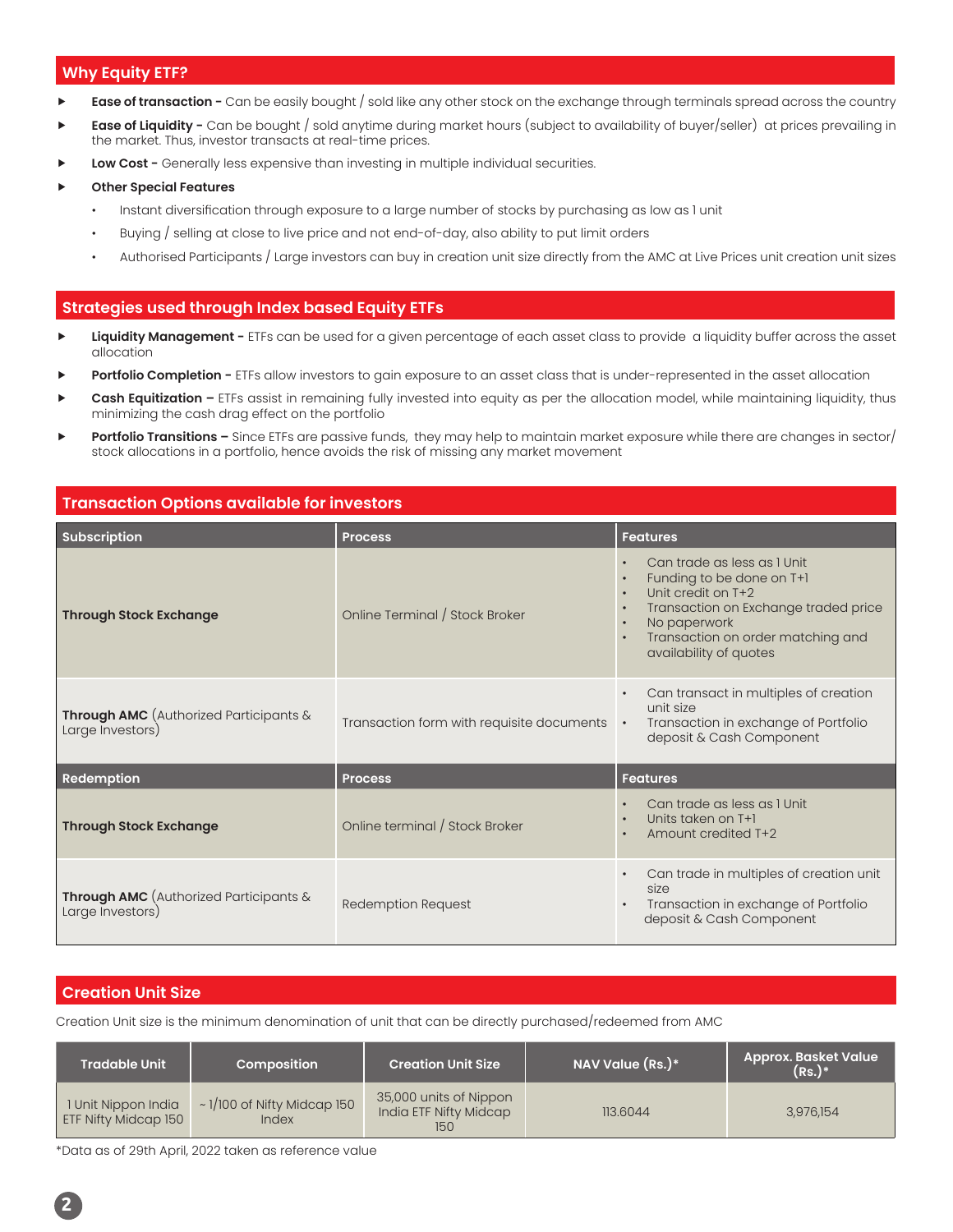### **Importance of Creation Unit Size**

- In case of non-availability of sizeable quote, Investors can transact with the AMC in creation unit lots
- Investors can transact both in form of cash or stock basket comprising the index
- Units are created at live NAV price plus expenses

### **Nippon India ETF Nifty Midcap 150**

#### **Investment Objective: Nippon India ETF Nifty Midcap 150**

The investment objective of the scheme is to provide investment returns closely corresponding to the total returns of the securities as represented by the NIFTY Midcap 150 Index before expenses, subject to tracking errors. However, there can be no assurance or guarantee that the investment objective of the Scheme will be achieved.

#### **Positioning – Nippon India ETF Nifty Midcap 150**

- Investment in Nippon India ETF Nifty Midcap 150 is a route to value investing in India
- It allows investors to take part in India growth story by essentially investing in midcap companies listed on NSE.
- The scheme is designed to serve as both a benchmark and an investable index and is comprised of index constituent stocks representing midcaps, relatively well-established companies across key sectors
- Investments in Nippon India ETF Nifty Midcap 150 can form part of "core equity portfolio", especially for Institutional investors
- By investing in Nippon India ETF Nifty Midcap 150, strategies like "cash equitization" can be effectively deployed because of its inherent advantages like one of the best market representation.

### **Benefits of Nippon India ETF Nifty Midcap 150**

- **Liquidity:** Apart from being readily available for trade on the recognized stock exchanges, ETF units can also be bought in creation units size by large investors directly from the asset management company
- Less of Ambiguity: The ETF's investment strategy & stock selection is clearly defined, holding stocks as per the underlying Index in the same weightages
- **Diversification:** Buying a single unit will offer diversification benefit in the entire index companies
- **Transparency:** The index constituents are available in the public domain on a daily basis by NSE

**Source:** NSE & NSE Indices Ltd.

### **About NIFTY Midcap 150 Index**

NIFTY Midcap 150 represents the next 150 companies (companies ranked 101-250) based on full market capitalisation from NIFTY 500. This index intends to measure the performance of mid market capitalisation companies.

The Index is computed using free float market capitalization method, wherein the level of the index reflects the total free float market value of all the stocks in the index relative to particular base market capitalization value. It has a base date of April 01, 2005.

NIFTY Midcap 150 can be used for a variety of purposes such as benchmarking fund portfolios, launching of index funds, ETFs and structured products.

#### **Eligibility Criteria for Selection of Constituent Stocks:**

- The company should be a constituent of NIFTY 500
	- **and** Investible weight factor (IWF) of stock should be at least 0.10 (10% free float).

**or** 6 month average free float market capitalization of the stock should be at least 25% of the 6 month average full market capitalization of the of the existing smallest index constituent (prior to index review) by full market capitalization in NIFTY Midcap 150 as of the cut-off date.

- Securities will be included if rank based on full market capitalisation is among top 225
- Securities will be included if full market capitalisation is 1.50 times of the last constituent in NIFTY Midcap 150
- Securities will be excluded if rank based on full market capitalisation falls below 275 or if constituents get excluded from NIFTY 500
- Eligibility criteria for newly listed security is checked based on the data for a one-month period instead of a six-month period

#### **Index Re-Balancing:**

Index is re-balanced on semi-annual basis. The cut-off date is January 31 and July 31 of each year, i.e. For semi-annual review of indices, average data for six months ending the cut-off date is considered. Four weeks prior notice is given to market from the date of change.

#### **Source:** NSE Indices Ltd.

**Note:** The performance of the scheme shall be benchmarked to the Total Return (TRI) variant of the Index chosen as a benchmark.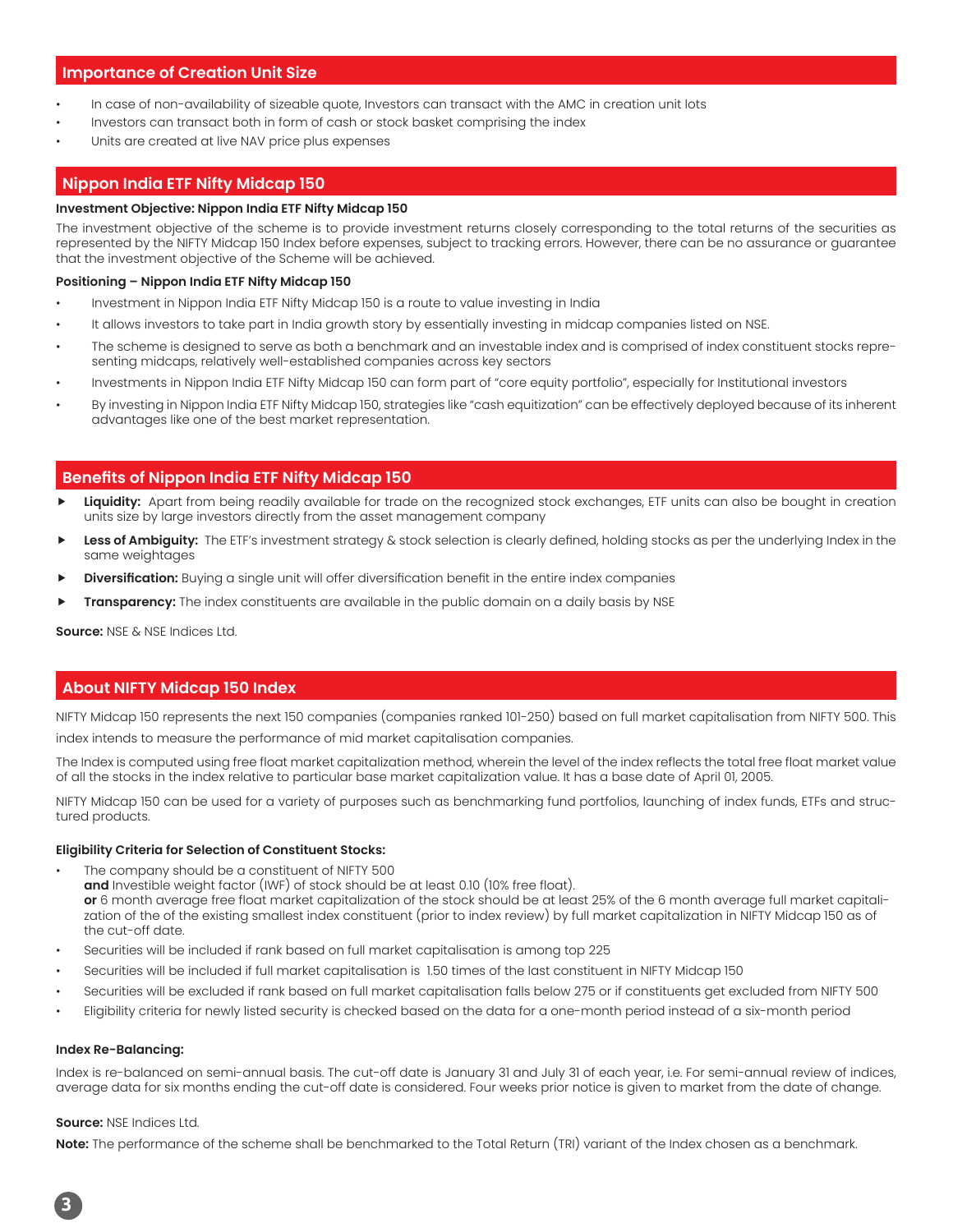### **Constituents of Nippon India ETF Nifty Midcap 150 as on 30th April, 2022**

| Sr. No         | <b>Stock Name</b>                                            | Weightage<br>(%) | Sr. No | <b>Stock Name</b>                       | Weightage<br>(%) |
|----------------|--------------------------------------------------------------|------------------|--------|-----------------------------------------|------------------|
| $\mathbf{1}$   | Adani Total Gas Limited                                      | 3.77%            | 27     | Yes Bank Limited                        | 0.98%            |
| $\overline{2}$ | <b>Tata Power Company Limited</b>                            | 2.30%            | 28     | <b>Balkrishna Industries Limited</b>    | 0.97%            |
| 3              | AU Small Finance Bank Limited                                | 1.72%            | 29     | Hindustan Petroleum Corporation Limited | 0.97%            |
| $\overline{4}$ | <b>Voltas Limited</b>                                        | 1.64%            | 30     | Deepak Nitrite Limited                  | 0.96%            |
| 5              | <b>Bharat Electronics Limited</b>                            | 1.59%            | 31     | Max Financial Services Limited          | 0.92%            |
| 6              | <b>Trent Limited</b>                                         | 1.54%            | 32     | Varun Beverages Limited                 | 0.92%            |
| $\overline{7}$ | <b>Tata Elxsi Limited</b>                                    | 1.51%            | 33     | Indian Energy Exchange Limited          | 0.92%            |
| 8              | Page Industries Limited                                      | 1.51%            | 34     | Dixon Technologies (India) Limited      | 0.91%            |
| 9              | Shriram Transport Finance Company<br>Limited                 | 1.35%            | 35     | Alkem Laboratories Limited              | 0.89%            |
| 10             | <b>MphasiS Limited</b>                                       | 1.32%            | 36     | Max Healthcare Institute Limited        | 0.88%            |
| $\mathbb{I}$   | <b>Crompton Greaves Consumer Electricals</b><br>Limited      | 1.28%            | 37     | Canara Bank                             | 0.86%            |
| 12             | Laurus Labs Limited                                          | 1.28%            | 38     | Petronet LNG Limited                    | 0.86%            |
| 13             | Zee Entertainment Enterprises Limited                        | 1.28%            | 39     | <b>MRF Limited</b>                      | 0.85%            |
| 14             | Jindal Steel & Power Limited                                 | 1.23%            | 40     | APL Apollo Tubes Limited                | 0.83%            |
| 15             | Persistent Systems Limited                                   | 1.20%            | 41     | <b>Tata Chemicals Limited</b>           | 0.83%            |
| 16             | The Indian Hotels Company Limited                            | 1.12%            | 42     | TVS Motor Company Limited               | 0.82%            |
| 17             | Indian Railway Catering And Tourism Cor-<br>poration Limited | 1.10%            | 43     | <b>Atul Limited</b>                     | 0.82%            |
| 18             | The Federal Bank Limited                                     | 1.07%            | 44     | Cummins India Limited                   | 0.78%            |
| 19             | <b>Astral Limited</b>                                        | 1.07%            | 45     | Fortis Healthcare Limited               | 0.78%            |
| 20             | Godrej Properties Limited                                    | 1.03%            | 46     | <b>IPCA Laboratories Limited</b>        | 0.78%            |
| 21             | Tube Investments of India Limited                            | 1.03%            | 47     | Power Finance Corporation Limited       | 0.77%            |
| 22             | Ashok Leyland Limited                                        | 1.02%            | 48     | Navin Fluorine International Limited    | 0.76%            |
| 23             | Aarti Industries Limited                                     | 1.01%            | 49     | Sundaram Finance Limited                | 0.76%            |
| 24             | <b>Bharat Forge Limited</b>                                  | 1.01%            | 50     | Hindustan Aeronautics Limited           | 0.75%            |
| 25             | Container Corporation of India Limited                       | 0.99%            | 51     | <b>Others</b>                           | 43.41%           |
| 26             | Aurobindo Pharma Limited                                     | 0.99%            | 52     | Cash & Other Receivables                | 0.06%            |
|                | <b>Total</b>                                                 |                  |        |                                         | 100.00%          |

**Note:** The stocks mentioned form a part of the portfolio may or may not form a part of the portfolio in future. Please read Scheme Information Document carefully for more details and risk factors

## **Scheme Performance of Nippon India ETF Nifty Midcap 150 as on 30th April, 2022**

| NAV as on April 29, 2022: ₹113.6044       |              |         |           |                        |  |
|-------------------------------------------|--------------|---------|-----------|------------------------|--|
| <b>Particulars</b>                        | <b>CAGR%</b> |         |           |                        |  |
|                                           | 1 Year       | 3 Years | 5 Years   | <b>Since Inception</b> |  |
| Nippon India ETF Nifty Midcap 150         | 23.41        | 21.88   | <b>NA</b> | 21.66                  |  |
| <b>B:Nifty Midcap 150 TRI</b>             | 23.94        | 22.38   | <b>NA</b> | 22.08                  |  |
| AB:S&P BSE Sensex TRI                     | 18.24        | 14.77   | <b>NA</b> | 16.27                  |  |
| Value of ₹10000 Invested                  |              |         |           |                        |  |
| Nippon India ETF Nifty Midcap 150         | 12,334       | 18,105  | <b>NA</b> | 18,887                 |  |
| B:Nifty Midcap 150 TRI                    | 12,386       | 18,327  | <b>NA</b> | 19,101                 |  |
| AB:S&P BSE Sensex TRI                     | 11.819       | 15,118  | <b>NA</b> | 16,304                 |  |
| Inception Date: Jan 31, 2019              |              |         |           |                        |  |
| Fund Manager: Mehul Dama (Since Jan 2019) |              |         |           |                        |  |

As the Scheme has not completed 5 years, the performance details of since inception & 1 & 3 years are provided herein

#### **Performance as on 30th April, 2022**

B: Benchmark, AB: Additional Benchmark, TRI: Total Return Index, NA: Not Applicable

TRI - Total Returns Index reflects the returns on the index arising from (a) constituent stock price movements and (b) dividend receipts from constituent index stocks, thereby showing a true picture of returns.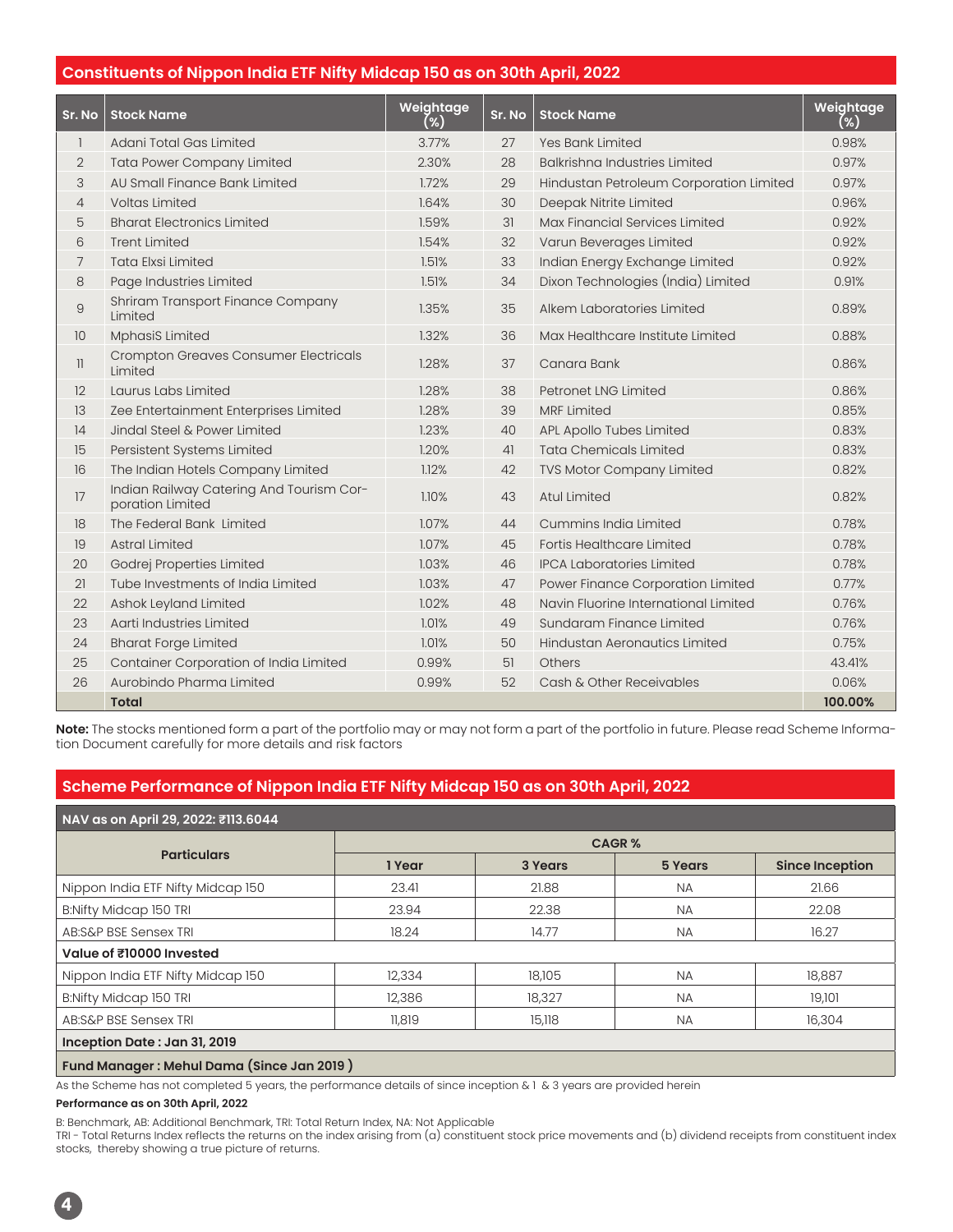For Exchange Traded Funds of Nippon India Mutual Fund, performance is provided at Scheme level using IDCW Reinvestment NAV's, since there are no separate plan/option under such Schemes.

Period for which scheme's performance has been provided is computed basis last day of the month-end preceding the date of advertisement.

Past performance may or may not be sustained in future and the same may not necessarily provide the basis for comparison with other investment. Performance of the schemes (wherever provided) are calculated basis CAGR for the past 1 year and since inception. IDCWs (if any) are assumed to be reinvested at the prevailing NAV. Performance of the scheme would be Net of Dividend distribution tax, if any. Face value of scheme is Rs.10/- per unit. In case, the start/end date of the concerned period is non-business day (NBD), the NAV of the previous date is considered for computation of returns.

Finance Act 2020 has abolished dividend distribution tax on IDCW declared and paid by Mutual Fund scheme. W.e.f. 01.04.2020 IDCW received from Mutual fund scheme is taxable in the hands of investor and mutual fund scheme is required to withhold tax on IDCW as per applicable rate.

#### **Performance of other open ended schemes managed by the same fund managers as on 30th April, 2022**

|                                             | <b>CAGR%</b>  |                  |                       |                  |                       |                  |
|---------------------------------------------|---------------|------------------|-----------------------|------------------|-----------------------|------------------|
| <b>Scheme Name/s</b>                        | 1 Year Return |                  | <b>3 Years Return</b> |                  | <b>5 Years Return</b> |                  |
|                                             | Scheme        | <b>Benchmark</b> | Scheme                | <b>Benchmark</b> | Scheme                | <b>Benchmark</b> |
| TOP <sub>3</sub>                            |               |                  |                       |                  |                       |                  |
| CPSE ETF*                                   | 53.71         | 54.54            | 8.82                  | 9.30             | 3.29                  | 3.61             |
| Nippon India ETF PSU Bank BeES*             | 34.06         | 34.75            | $-3.82$               | $-3.26$          | $-5.85$               | $-5.31$          |
| Nippon India Nifty Smallcap 250 Index Fund# | 29.48         | 31.84            | <b>NA</b>             | <b>NA</b>        | <b>NA</b>             | <b>NA</b>        |
| <b>Bottom 3</b>                             |               |                  |                       |                  |                       |                  |
| Nippon India ETF Shariah BeES*              | 14.70         | 15.99            | 16.86                 | 18.18            | 13.85                 | 15.21            |
| Nippon India ETF Bank BeES*                 | 10.27         | 10.51            | 6.23                  | 6.92             | 9.95                  | 10.45            |
| Nippon India Gold Savings Fund#             | 9.90          | 11.46            | 16.34                 | 17.94            | 10.63                 | 12.27            |

Nippon India Nifty Smallcap 250 Index Fund has not completed 3 years, the performance details of 1 year is provided herein

Mr. Mehul Dama has been managing CPSE ETF since Sept 2021

Mr. Mehul Dama has been managing Nippon India ETF PSU Bank BeES since Nov 2018

Mr. Mehul Dama has been managing Nippon India Nifty Smallcap 250 Index Fund since Oct 2020

Mr. Mehul Dama has been managing Nippon India ETF Shariah BeES since Nov 2018

Mr. Mehul Dama has been managing Nippon India ETF Bank BeES since Sept 2021

Mr. Mehul Dama has been managing Nippon India Gold Savings Fund since Nov 2018

#### **Note:**

a. Mr. Mehul Dama manages 25 open-ended schemes of Nippon India Mutual Fund .

- b. In case the number of schemes managed by a fund manager is more than six, in the performance data of other schemes, the top 3 and bottom 3 schemes managed by fund manager has been provided herein are on the basis of 1 Year CAGR returns
- c. Period for which scheme's performance has been provided is computed basis last day of the month-end preceding the date of advertisement
- d. Different schemes shall have a different expense structure.
- #The performance details provided herein are of Growth Plan (Regular Plan).

\*The Scheme does not offer any Plans/Options. The performance details are provided at Scheme level using IDCW Reinvestment NAV's.

Past performance may or may not be sustained in future and the same may not necessarily provide the basis for comparison with other Investment. IDCWs (if any) are assumed to be reinvested at the prevailing NAV. Performance of the scheme would be Net of Dividend distribution tax, if any. Face value of Nippon India ETF PSU Bank BeES & Nippon India ETF Bank BeES is Re.1/- per unit. Face Value of other schemes is Rs.10/- per unit. In case, the start/end date of the concerned period is non-business day (NBD), the NAV of the previous date is considered for computation of returns.

Finance Act 2020 has abolished dividend distribution tax on IDCW declared and paid by Mutual Fund scheme. W.e.f. 01.04.2020 IDCW received from Mutual fund scheme is taxable in the hands of investor and mutual fund scheme is required to withhold tax on IDCW as per applicable rate.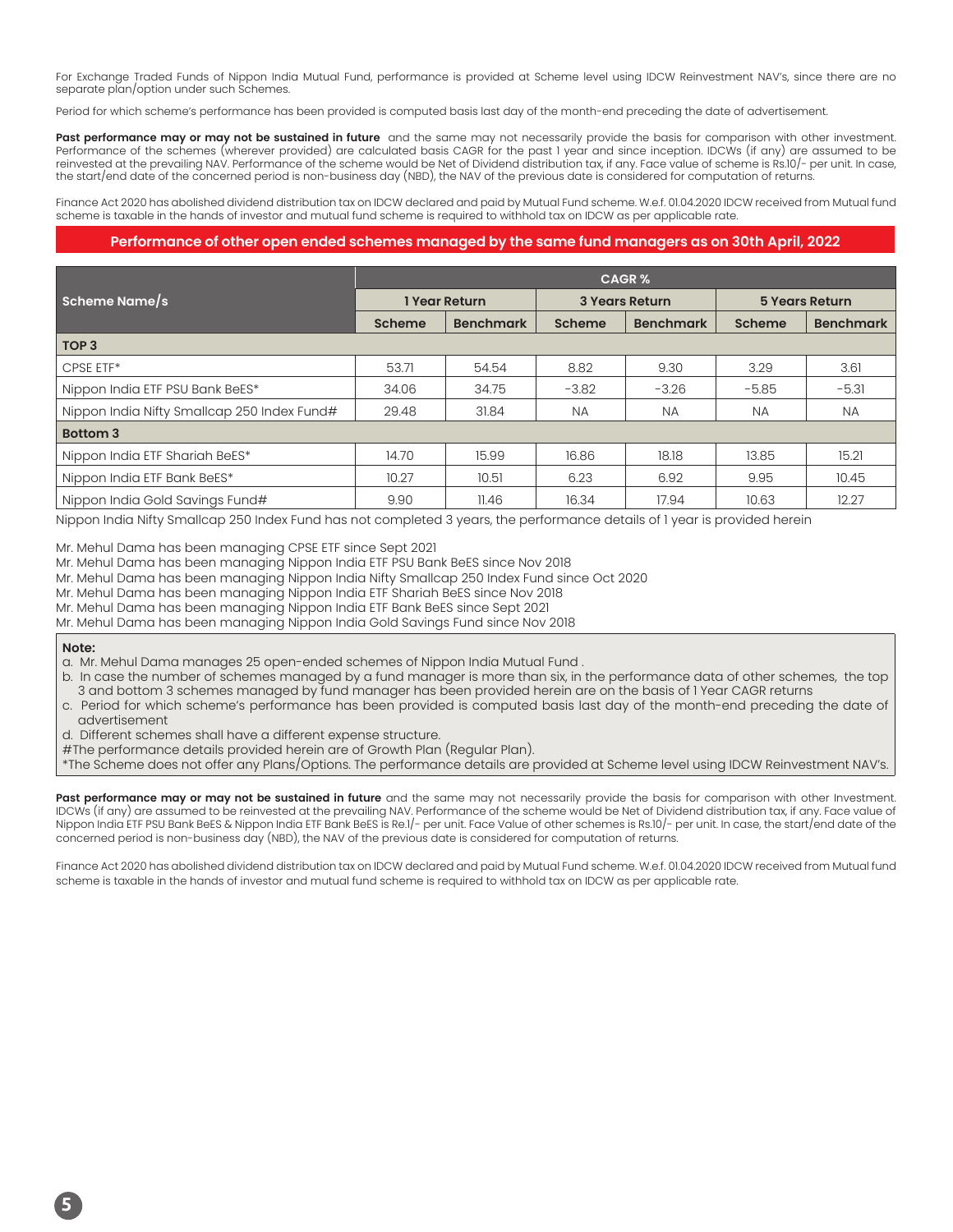# **Scheme Features of Nippon India ETF Nifty Midcap 150**

| <b>Nature of Scheme</b>                     | An Open Ended, Index Exchange Traded Fund                                                                                                                                                                                                         |
|---------------------------------------------|---------------------------------------------------------------------------------------------------------------------------------------------------------------------------------------------------------------------------------------------------|
| <b>Benchmark</b>                            | NIFTY Midcap 150 TRI                                                                                                                                                                                                                              |
| <b>Fund Manager</b>                         | Mehul Dama                                                                                                                                                                                                                                        |
| <b>Month end AUM</b>                        | Rs. 481.46 Crs (as on April 30, 2022)                                                                                                                                                                                                             |
| <b>Expenses Ratio</b>                       | 0.20% (as on April 30, 2022)                                                                                                                                                                                                                      |
| Rule of 20 - 25                             | Rule of a minimum of 20 investors and no single investor accounting for more than 25% of the corpus of the<br>Scheme does not apply to ETFs                                                                                                       |
| <b>Asset Allocation</b>                     | Securities constituting NIFTY Midcap 150 Index: 95%-100%<br>Money Market instruments including Tri - Party Repo on G-Secs or T-Bills (with maturity not exceeding 91 days):<br>$0% - 5%$                                                          |
| Transparency/NAV<br><b>Disclosure</b>       | Nippon India Mutual Fund shall declare the Net asset value of the scheme on every business day on AMFI's web-<br>site www.amfiindia.com by 11:00 p.m. on the day of declaration of the NAV and also on mf.nipponindiaim.com                       |
| <b>Value of Unit</b>                        | The value of each unit of the Scheme would be approximately equal to 1/100th of the value of NIFTY Midcap 150<br>Index                                                                                                                            |
| Load Structure                              | Entry & Exit Load: Nil                                                                                                                                                                                                                            |
| <b>Minimum Application</b><br><b>Amount</b> | The minimum number of Units that can be bought or sold on the exchange is 1 (one) unit and in multiples of 1<br>unit.<br>Directly from AMC: Allowed to Authorized Participants & Large Investors in form of creation unit size of 35,000<br>units |
| Dematerialization                           | Units of the scheme will be available in Dematerialized (electronic) form only                                                                                                                                                                    |

| <b>Product Label</b>                                                                                                                                                 |                                                                                                                                                                                                |                                                                                                                          |                                                                                                                                                                |  |  |
|----------------------------------------------------------------------------------------------------------------------------------------------------------------------|------------------------------------------------------------------------------------------------------------------------------------------------------------------------------------------------|--------------------------------------------------------------------------------------------------------------------------|----------------------------------------------------------------------------------------------------------------------------------------------------------------|--|--|
| <b>Scheme Name</b>                                                                                                                                                   | This Product is suitable for Investors who<br>are Seeking*                                                                                                                                     | <b>Fund Riskometer</b>                                                                                                   | <b>Benchmark Riskometer</b>                                                                                                                                    |  |  |
| <b>CPSE ETF</b><br>(An Open-ended Index Exchange Traded<br>Fund)<br>Benchmark: Nifty CPSE TRI                                                                        | Long-term capital appreciation<br>Investment in Securities covered by the<br>$\bullet$<br>Nifty CPSE Index.                                                                                    | Moderate<br><b>Riskometer</b><br>Investors understand that their principal<br>will be at Very High risk                  | Moderate<br><b>Riskometer</b><br><b>Benchmark Riskometer is</b><br>at Very High risk                                                                           |  |  |
| Nippon India ETF PSU Bank BeES<br>(An Open Ended Index Exchange Traded<br>Scheme)<br><b>Benchmark: Nifty PSU Bank TRI</b>                                            | Long term capital appreciation<br>Investment in Securities covered by<br>$\bullet$<br>Nifty PSU Bank Index                                                                                     | Moderat<br>Moderate<br>Riskometer<br>Investors understand that their principal<br>will be at Very High risk              | Moderat<br>Moderate<br>High<br><b>Riskometer</b><br><b>Benchmark Riskometer is</b><br>at Very High risk                                                        |  |  |
| Nippon India Nifty Smallcap 250 Index<br>Fund<br>(An open ended scheme replicating/tracking<br>Nifty Smallcap 250 Index)<br><b>Benchmark: Nifty Smallcap 250 TRI</b> | Long term capital growth<br>Investment in equity and equity related<br>securities and portfolios replicating the<br>composition of the Nifty Smallcap 250<br>Index, subject to tracking errors | Moderate<br>Moderate<br><b>Riskometer</b><br>Investors understand that their principal<br>will be at Very High risk      | $ \widehat{\stackrel{\mathsf{Moders}}{\mathit{High}}}_{\mathit{High}}$<br>Moderate<br><b>Riskometer</b><br><b>Benchmark Riskometer is</b><br>at Very High risk |  |  |
| Nippon India ETF Shariah BeES<br>(An Open Ended Index Exchange Traded<br>Scheme)<br><b>Benchmark: Nifty50 Shariah TRI</b>                                            | Long-term capital appreciation<br>Investment in Securities covered by<br>$\bullet$<br>Nifty50 Shariah Index                                                                                    | Moder<br>Moderate<br>Higi<br><b>Riskometer</b><br>Investors understand that their principal<br>will be at Very High risk | Modera<br>Moderate<br>Hig<br><b>Riskometer</b><br><b>Benchmark Riskometer is</b><br>at Very High risk                                                          |  |  |